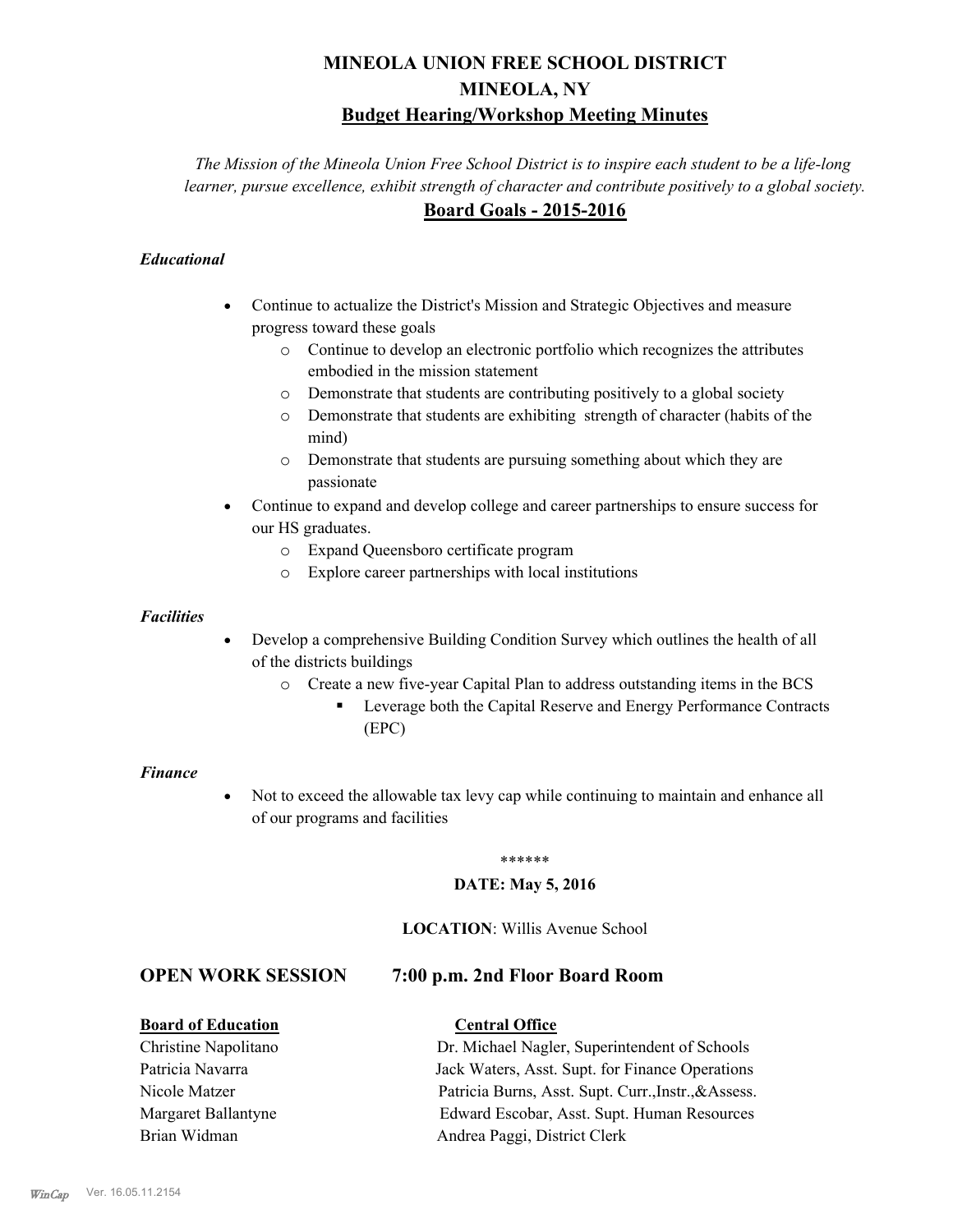**A. Call to Order- 7:00 pm B. Pledge of Allegiance C. Reading of Mission-** Brian Widman **D. Moment of Silent Meditation**

# **E. Dais & Visitor Introductions**

Absent: Patricia Navarra

#### **F. High School Student Organization Report**

There was no Student Organization Report this evening.

#### **G. BOE Reports**

#### **a. Comments from Board Trustees**

Nicole Matzer welcomed everyone back and stated that it is full steam ahead to the end of the school year. She is looking forward to the concert season and the Wizard of Oz. Ms. Matzer gave a brief report on her experience at the NSBA Conference in Boston. Ms. Matzer stated that there is a big difference between the local conference compared to the national one. Ms. Matzer feels that Mineola is right where we should be and is on the right path for the future. She stated that classrooms are changing and technology is the wave of the future. A few of the sessions that she attended dealt with dealing with negative people and adults being more responsible on social media. Ms. Matzer really enjoyed this conference.

Margaret Ballantyne thanked District Council for organizing the "Meet the Candidate Night". She had the opportunity to accompany visitors from Japan who visited the school district. Dr. Ballantyne is looking forward to seeing the Wizard of Oz. She was happy to see the many stories in the local papers about the Mineola students and seeing the mission statement coming to life. It makes her very proud when she reads the various stories. Dr. Ballantyne also spoke about her experiences at the NSBA Conference which she truly enjoyed. She found the talk by Robin Roberts very inspirational. Two points that Dr. Ballantyne took from the speech were "Dream Big, Focus Small' and "Position yourself for good things to happen". Dr. Ballantyne stated that one of the things that she realized from this experience was that colleges need to wake up to the skills of the students coming up now.

Brian Widman welcomed everyone back and reminded everyone to get out and vote on Tuesday, May 17th. Mr. Widman also discussed his experience at the NSBA conference and stated that he attended sessions on Technology and Social Media. He feels that Mineola is doing a good job in dealing with issues. Mr. Widman was very excited about the tech related furniture that was displayed. He enjoyed the conference.

#### **b. Comments from Board President**

Christine Napolitano thanked Brian Widman for reminding everyone to get out and vote on Tuesday, May 17th. She is looking forward to seeing the Wizard of Oz. Ms. Napolitano stated that attending the NSBA was a very good experience and added that it is very important to see what is going on nationally. Christine Napolitano stated that she attended sessions on the future of education. Those in attendance were asked to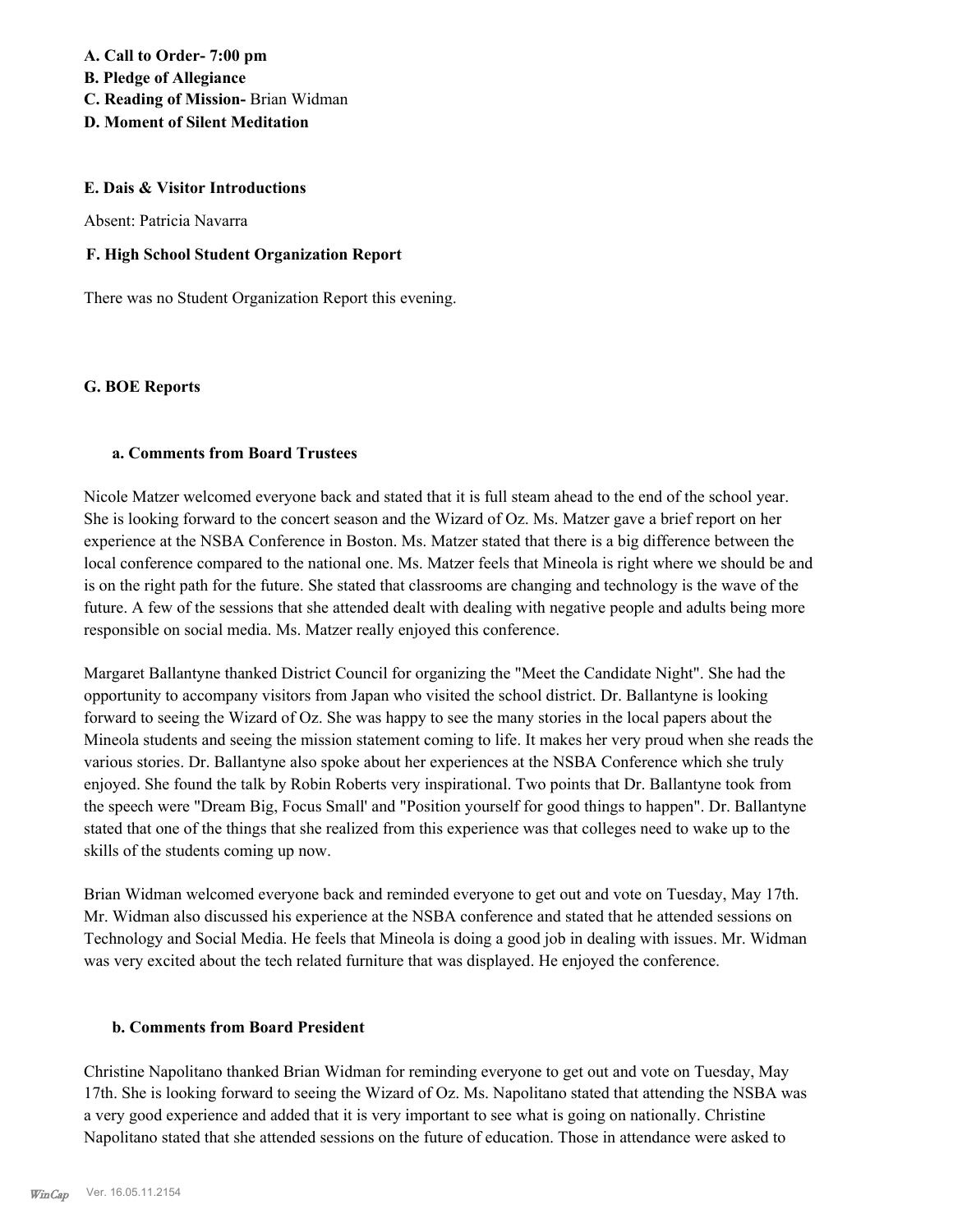share what is going on in there school district. They also discussed how technology will change the classroom. She stated that she is grateful to see that Mineola is in a very good position. This national conference put in perspective what we are doing and it was mind blowing to see all that is happening nationally.

#### **c. Comments from Superintendent**

Dr. Nagler enjoyed the NSBA conference in Boston and also attended a summit in San Diego. The summit dealt with best practice, what will evolve and where investors should put their money. The Summit validates the idea that education is changing. Dr. Nagler stated that this past week, visitors from Japan came to Mineola. The visit was arranged by APPLE and included two private schools in Manhattan as well as Mineola. The translator that accompanied the group was very good. The Superintendent stated that the Business Meeting will be held on Tuesday, 5/17 at 8:00 pm at Jackson Avenue. The lead testing results are in and all school water tested negative for lead. Dr. Nagler gave an update on projects including windows and doors at Meadow Drive and Hampton Street. Dr. Nagler stated that those passing the High School will see the new addition of a Mustang statue. Dr. Nagler thanked all of the individuals involved with the donation of the Mustang and added that it livens up the outside of the High School. Dr. Nagler stated that we are in the midst of staffing interviews and demos. He wished all of the Mothers a very Happy Mother's Day.

#### **H. Old Business**

Christine Napolitano asked the Board if there was any old business. Brian Widman asked the Superintendent for a timeline for the Hampton project. The Superintendent stated that the project is still awaiting approval and the process has not become any faster. He stated that this project would not begin before the start of the new school year.

Christine Napolitano thanked the Superintendent for the quick response to the Board's request for lead testing of the water in the schools.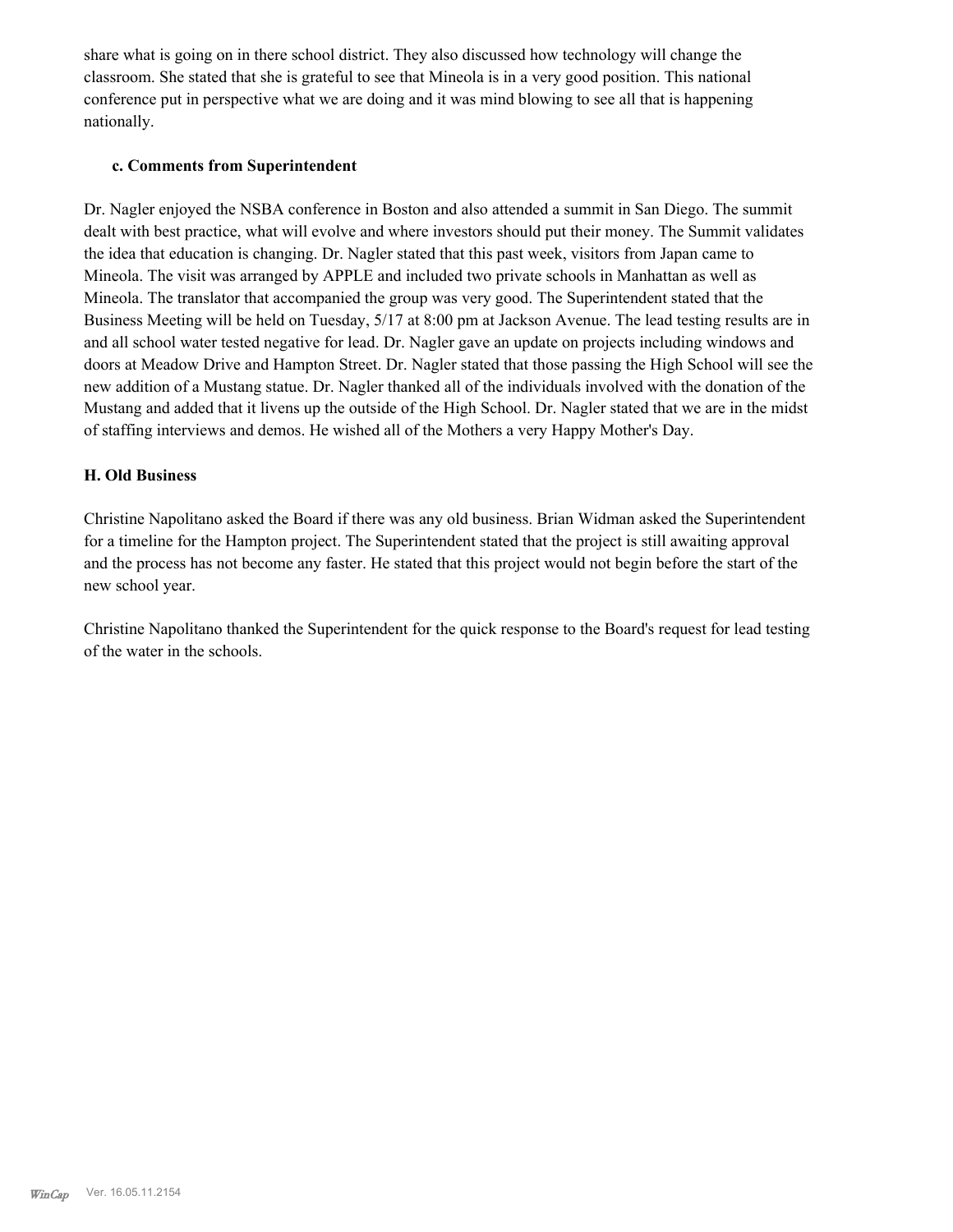#### **I. New Business**

#### **Policy- First Reading of Revised Board Policies**

**RESOLUTION # 72 - BE IT RESOLVED** that the Board of Education of the Mineola UFSD waives the first formal reading of the following Revised Board Policies due to their availability on the information table:

Policy # 1650- Submission of questions and Propositions at the Annual Meeting and Election and Special District Meeting Policy # 3420- Non-Discrimination and Anti-harassment in the School District Policy # 5220- District Investments Policy # 5630- Facilities: Inspection, Operation & Maintenance Policy # 5661- Wellness Policy # 5674- Data Networks and Security Access Policy # 5675- Student Grading Information Systems Policy # 6110- Code of Ethics Policy # 6120- Equal Employment Opportunity Policy # 6121- Sexual Harassment of District Personnel Policy # 6122- Employee Grievances Policy # 6130- Evaluation of Personnel Policy # 6161- Conference/ Travel Expense Reimbursement Policy # 6215- Probation and Tenure Policy # 6216- Disciplining of a Tenured Teacher or Certified Personnel Policy # 7121- Diagnostic Screening of Students Policy # 7130- Entitlement to Attend Policy # 7131- Education of Homeless Children and Youth Policy # 7132- Non-Resident Students Policy # 7210- Student Evaluation, Promotion and Placement Policy # 7220- Graduation Requirements/Early Graduation/Accelerated Programs Policy # 7222- Diplomas and/or Credential Options for Students with Disabilities Policy # 7240- Student Records: Access and Challenge Policy # 7320- Alcohol, Tobacco, Drugs and Other Substances (Students) Policy # 7420- Sports and Athletic Program Policy # 7530- Child Abuse and Maltreatment Policy # 7550- Dignity for All Students Policy # 7551- Sexual Harassment of Students Policy # 7650- Identification and Register of Children with Disabilities (Child Find) Policy # 8130- Equal Educational Opportunities Policy # 8211- Prevention Instruction Policy # 8280- Instruction for English Language Learners **Motion:** Margaret Ballantyne **Second:** Nicole Matzer

Yes: Brian Widman **No:** None Margaret Ballantyne Nicole Matzer Christine Napolitano

**Passed:** Yes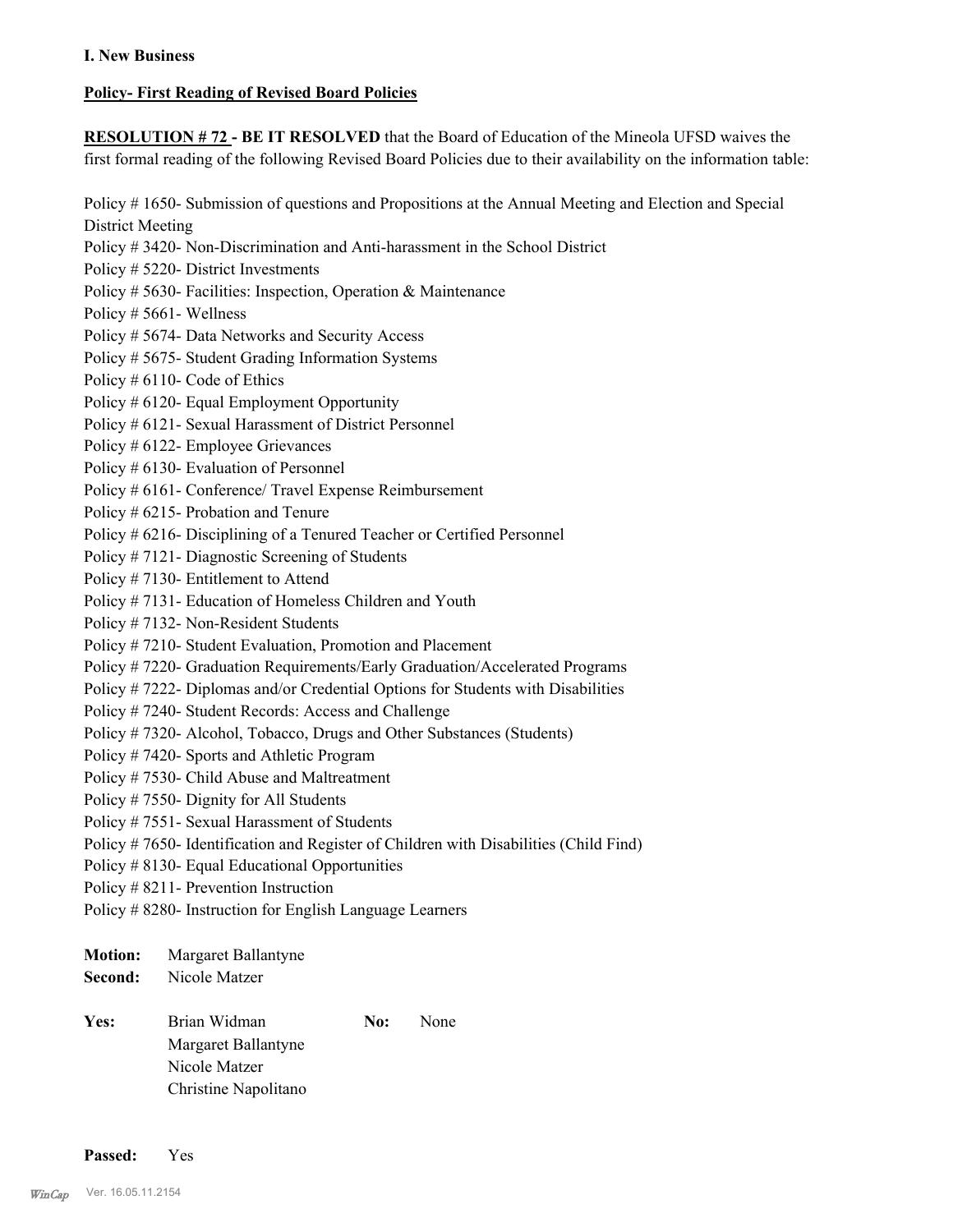#### **J. Consensus Agenda**

**RESOLUTION # 73 - BE IT RESOLVED** that the Board of Education approves the consensus agenda items J.1.a. through J.4.a., as presented.

| Motion: | Brian Widman         |     |      |
|---------|----------------------|-----|------|
| Second: | Nicole Matzer        |     |      |
|         |                      |     |      |
|         |                      |     |      |
| Yes:    | Brian Widman         | No: | None |
|         | Margaret Ballantyne  |     |      |
|         | Nicole Matzer        |     |      |
|         | Christine Napolitano |     |      |
|         |                      |     |      |
|         |                      |     |      |

**Passed:** Yes

#### 1. **Accepting of Minutes**

That the Board of Education accepts the minutes of the April 19, 2016 BOCES Vote Meeting and the April 21, 2016 Business Meeting as presented. a.

#### 2. **Instruction**

- a. Leave(s) of Absence/Child Rearing
- That the Board of Education grants a request to Lisa Balogh-Richards, for an unpaid Leave of Absence, for child-rearing purposes, effective September 1, 2016 to June 30, 2017. 1.
- That the Board of Education grants a request to Lisa Fiocco, for an unpaid Leave of Absence, for child-rearing purposes, effective September 1, 2016 to June 30, 2017. 2.
- That the Board of Education grants a request to Kim Morrissey, for an unpaid Leave of Absence, for child-rearing purposes, effective September 1, 2016 to June 30, 2017. 3.
- Appointment(s) Sub Teacher per diem b.
	- That the Board of Education accepts the following individual(s) as Per Diem Substitute Teacher(s) for the current school year, at a daily rate of \$100 days 0-10, \$110 days 11-20, \$120 days 21-30, \$130 day  $31+$ ; and retirees at a daily rate of \$125.00 per day, \$130 per day after 30 days.:

| EMPLOYEE NAME       | <b>EMPLOYEE CERTIFICATION</b> |
|---------------------|-------------------------------|
| Jessica A. Kaminsky | Early Childhood Ed(Birth - 2) |

#### 3. **Civil Service**

- a. Appointments
- That the Board of Education approve the appointment of Janice Francischine-Syers, to the position of Registered Nurse Substitute, effective May 9, 2016. Salary will be \$125 per day. 1.
- That the Board of Education approve the appointment of Bryan Gonzalez, to the position of Student Worker in the Locker Room of the Middle School, effective April 21, 2016. Salary is \$8.00 per hour. 2.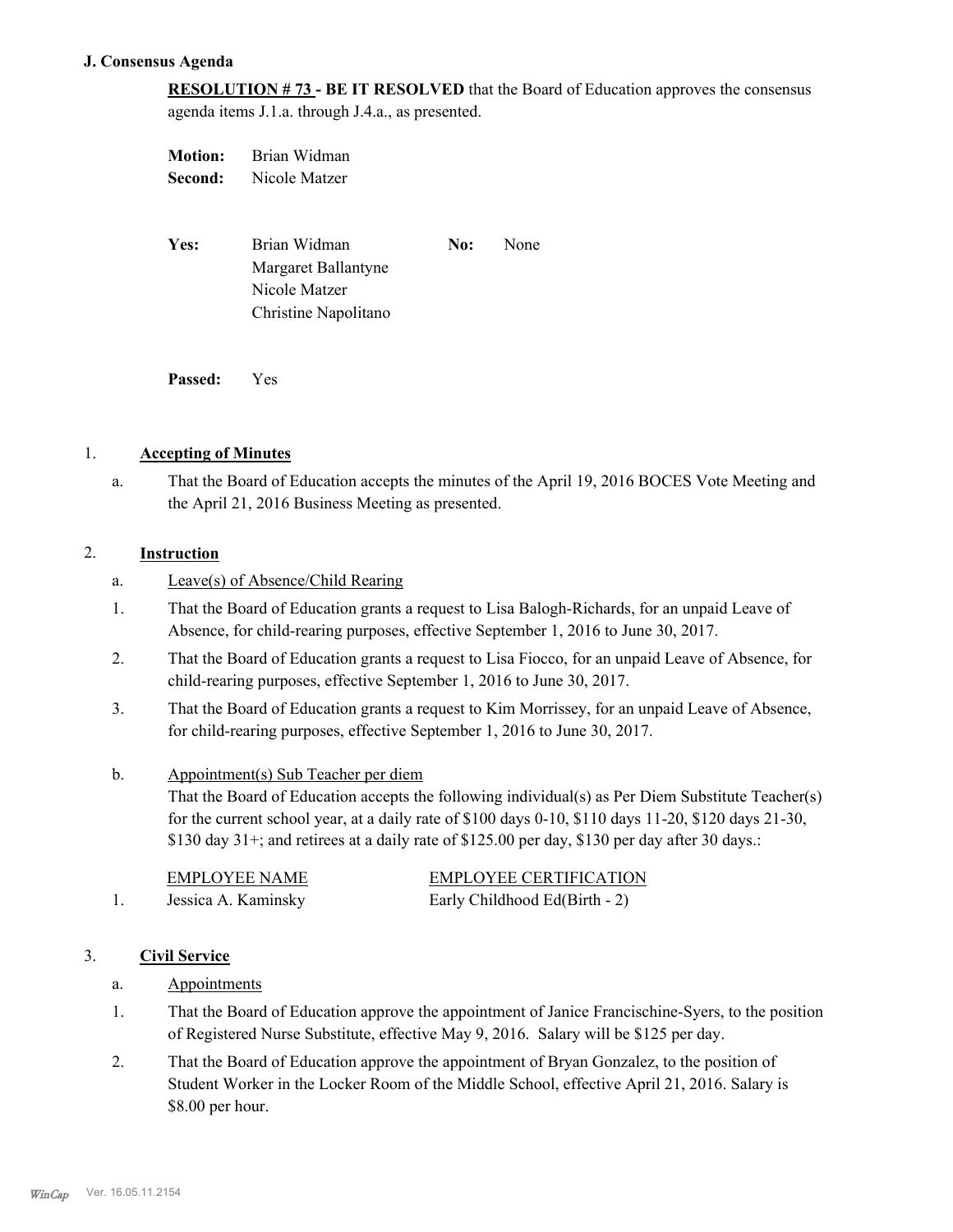#### 4. **Business/Finance: Bids**

a. That the Board of Education approves the awarding of the Irrigation Installation & Service Co-Op bid for the 2016- 2017 school year to Byrne & Son Irrigation, the lowest responsible bidder, meeting all specifications.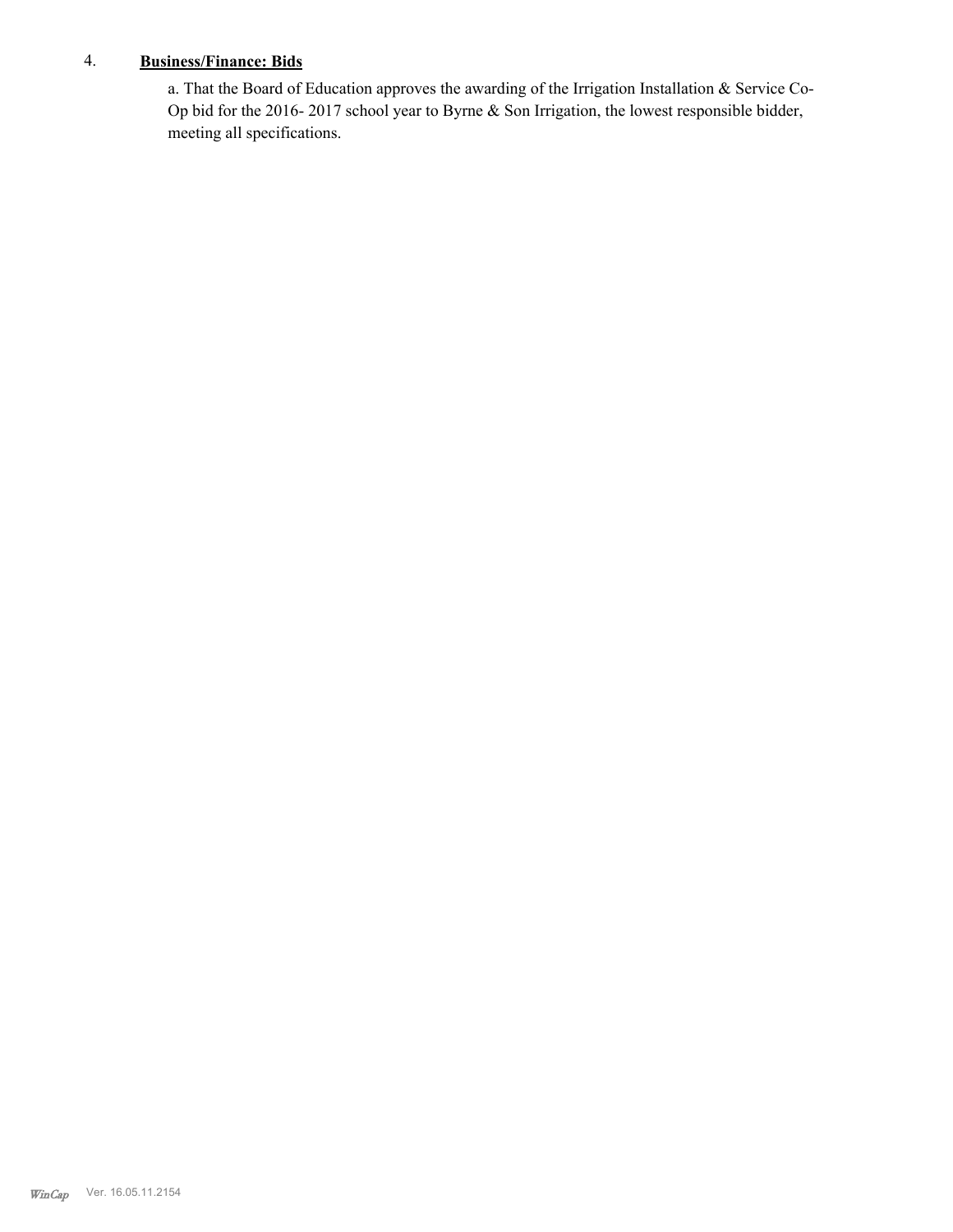#### **K. Superintendent's Report**

Superintendent of Schools' Reports for 5/5/16 Presentations:

#### 1. Budget Hearing

Tonight, Dr. Nagler presented the 2016-2017 Budget Hearing. \*The presentation can be found on the district website on the Board of Education page under the heading- presentations.

The Budget Increase percentage is 1.73 and the Tax Levy Cap is -.012. He reminded everyone that allocating monies from the unappropriated fund balance is a one-time expense. Since the money will not reoccur in next year's budget, they are identifying which codes will be reduced in the 2017-2018 budget: \$200,000 transfer to capital; \$330,000 facilities upgrade and \$470,000 in equipment.

The Superintendent presented **"What is in the Budget?"**

- -All current educational and co-curricular programs
- -All extra-curricular activities
- -All current athletic programs
- Maintain 5 year technology plan (year 10)
- -Maintains a comprehensive professional development

#### **Transfer to Capital:**

-Increase transfer to Capital total of 1.5 million: air condition instructional spaces at Jackson Avenue; create a district storage facility at Hampton Field and renovate and construct 3 new music rooms at the High School

#### **-Maintain \$830,000 facilities upgrade line:**

- ~MS Bus loop
- ~Meadow playground surface
- ~Expand Meadow room 200, creating "Pre-K wing"
- ~Complete baseball field
- ~Jackson exterior painting and cupola repair
- ~Create Middle School Fab Lab

# -**Increase equipment to \$800,000**

#### **High School**

- 4 additional 21st century classrooms
- New Library furniture
- New "iHub" furniture
- Fab Lab furniture and equipment
- Science research equipment
- 1,700 new student lockers
- New Music room instrument lockers

#### **Middle School**

• Fab lab furniture

#### **District**

- New furniture Jackson, Meadow, Hampton
- New truck and plow, "Bobcat" for bus garage
- Musical instruments, Jackson Art room cabinetry
- New football and lacrosse helmets and shoulder pads, replace

practice wrestling mats, 2 exercise bikes, 2 ARC bikes (elliptical),